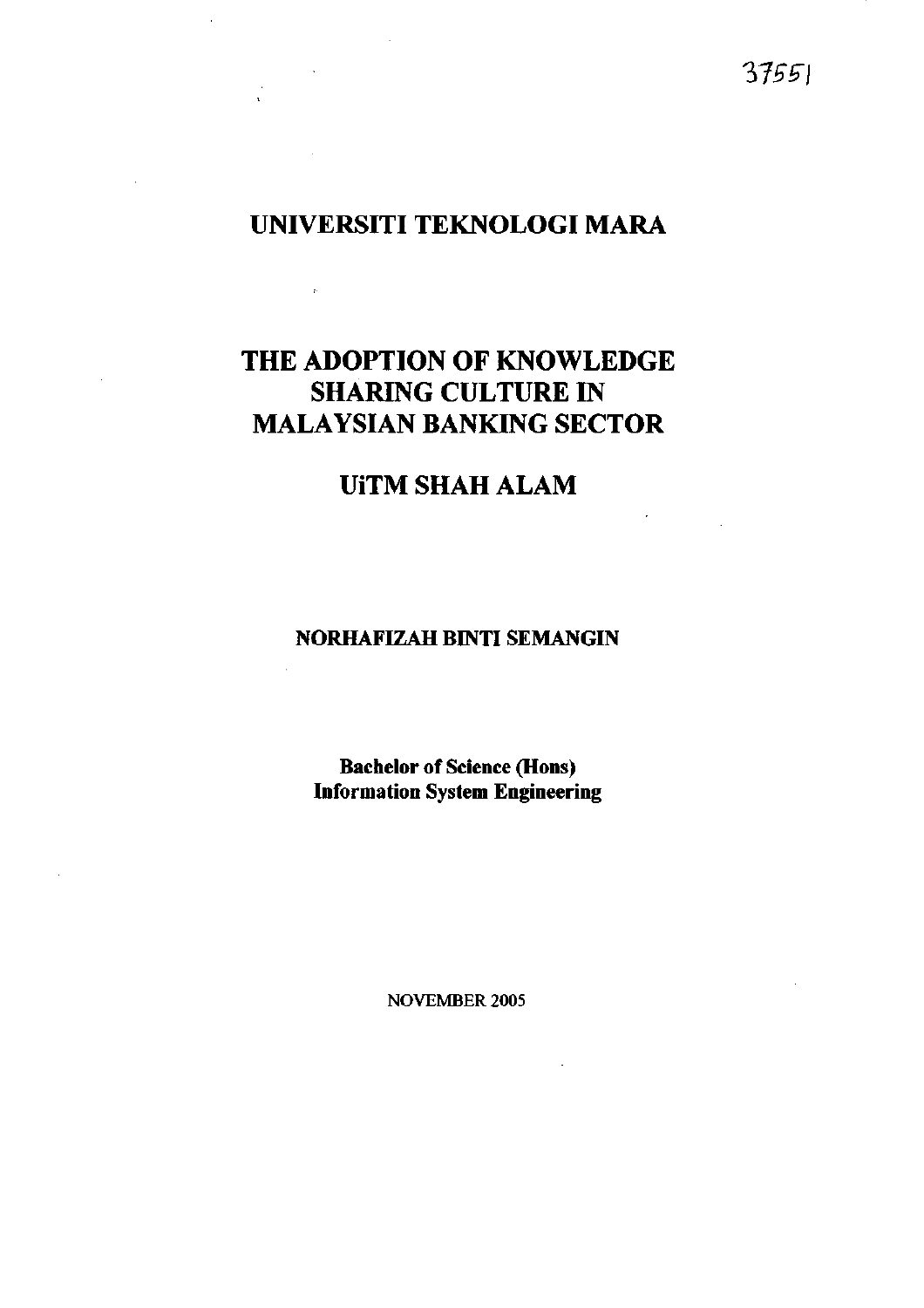#### **DECLARATION**

I certify that this thesis and the research to which it refers are the product of my own work and that any ideas or quotation from the work of other people, published or otherwise are fully acknowledged in accordance with the standard referring practices of the discipline. I acknowledge the helpful guidance and support of my supervisor, Pn. Norjansalika Janom.

I authorize the University Technology MARA to lend dissertation to other institutions or individual for the purpose of scholarly research.

I further authorize the University Technology MARA to reproduce the dissertation by photocopying or by other means, in total or in part, at the request of other institutions or individual for the purpose of scholarly research.

NOVEMBER 21,2005 NORHAFIZAH BINTI SEMANGIN 2003335506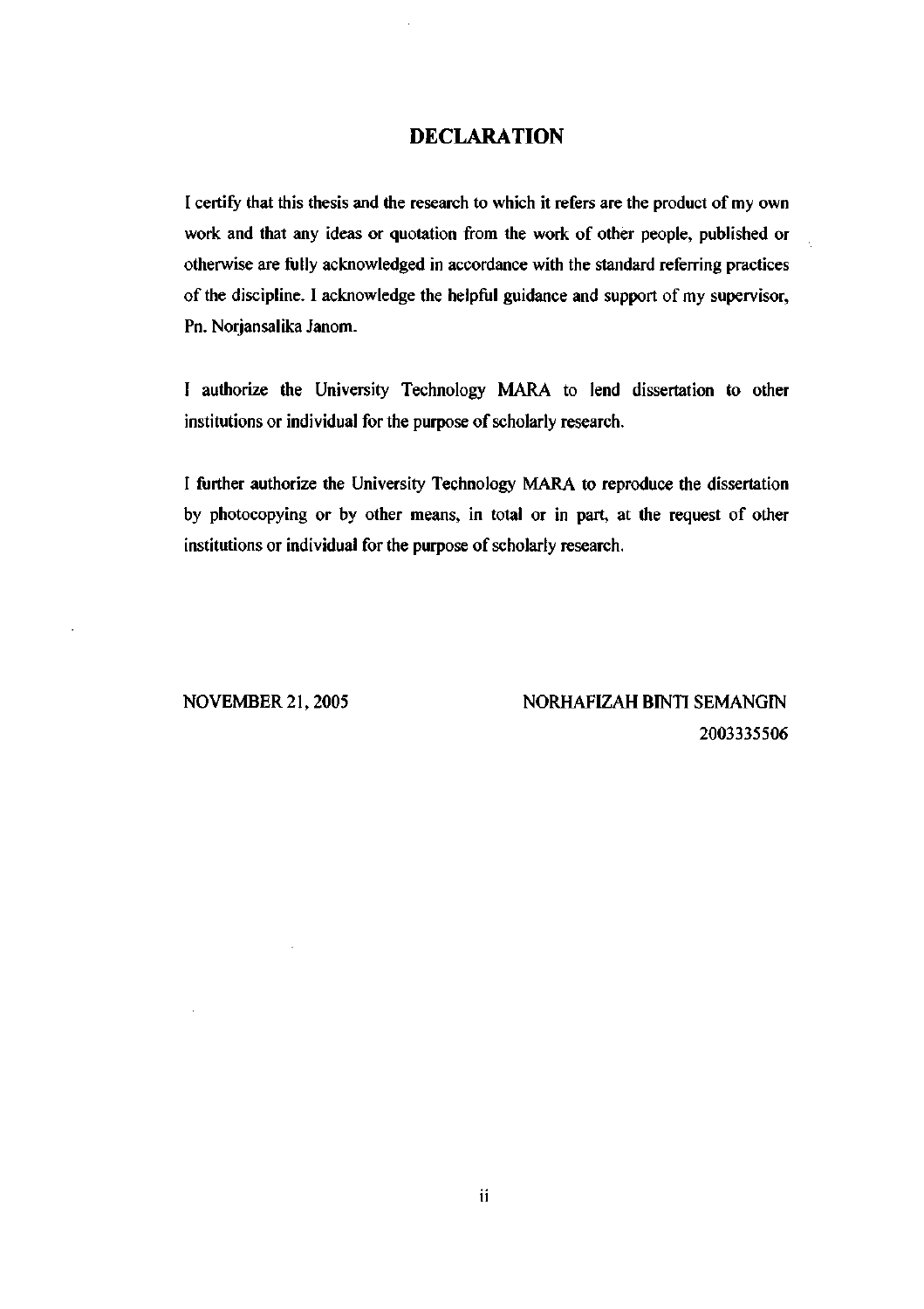#### ACKNOWLEDGEMENTS

First and foremost. In the name of ALLAH, the most gracious and merciful, thank you for giving me such strength and patient ness throughout the completeness of the research.

I would like to express my gratitude and thankfulness to Pn. Norjansalika Janom, my supervisor for her sincere guidance and hard works in the way of the research completeness as well as for her opinions and views she proposed such giving me the idea from various draft stages of reports and assistance in providing me the structure of the work. I would especially like to acknowledge and appreciate Prof. Madya Dr. Adnan Ahmad, Encik Saharbudin Naim Tahir Shah, Pn. Wan Nor Amalina Wan Hariri, Puan Hajah Ariza, and Datin Dr. Habibah for their spare times and willingness to help me and lean their support throughout completing this research project.

To all my classmates and friends, thank you so much for your aids and guidance throughout the progress of doing the research. I appreciate and recognize all the cooperations and supports. Last but not least, special thanks to my family particularly my parent for their moral support, encouragement and their understanding as well for me to fully complete the research successfully.

Thank you and thousand appreciations.

Wassalam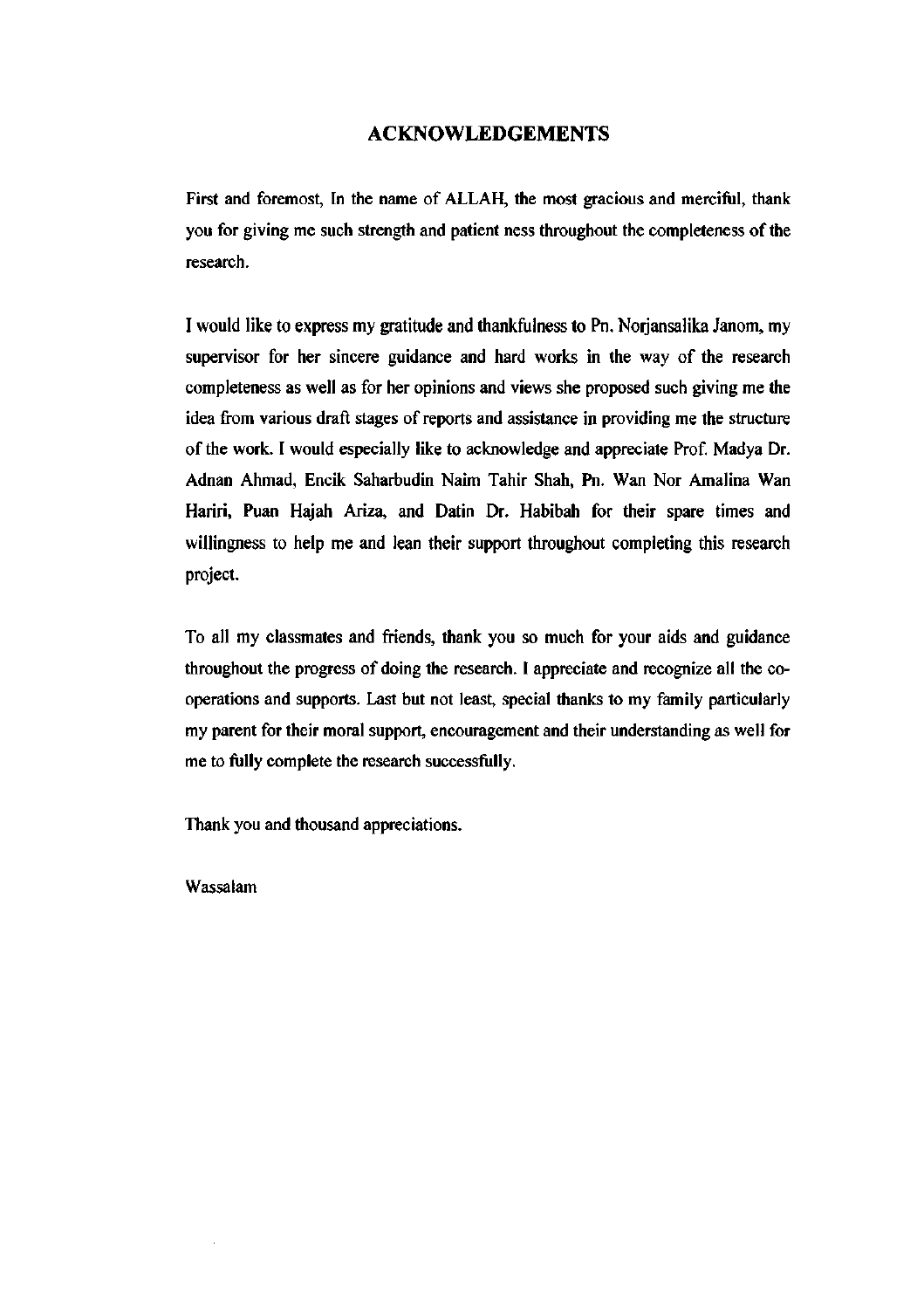# **ABSTRACT THE ADOPTION OF KNOWLEDGE SHARING CULTURE IN MALAYSIAN BANKING SECTOR**

By: Norhafizah Binti Semangin **November 2005** 

Knowledge sharing culture has become a necessity in every organization in order to gain competitive advantage among competitors. In Malaysia, knowledge sharing culture has grown to be an important asset for companies to make decisions and solve critical problems. The banking sector is not excluded from this scenario. In order to have knowledge sharing culture environment, company must identified what are the factors that is needed to inculcate knowledge sharing among the people in the company. The employees and the management both play an important role to ensure the success of adopting knowledge sharing as a culture in the organization. Knowledge sharing may have already existed in the company but whether it has become a culture or not is yet to be known among them. Knowledge sharing can be implemented formally or informally. Chatting among colleagues is considered as informal knowledge sharing and written or printed documents stored in files are considered as formal knowledge sharing. Either way, knowledge sharing can still be adopted by many companies using appropriate medium and full support from the management such as providing the tools and technology for them to be able to share their knowledge. The current situation and pattern of knowledge sharing culture in Malaysia, especially in the banking sector will be identified. Problems that occurred in the process of knowledge sharing also will be tackled.